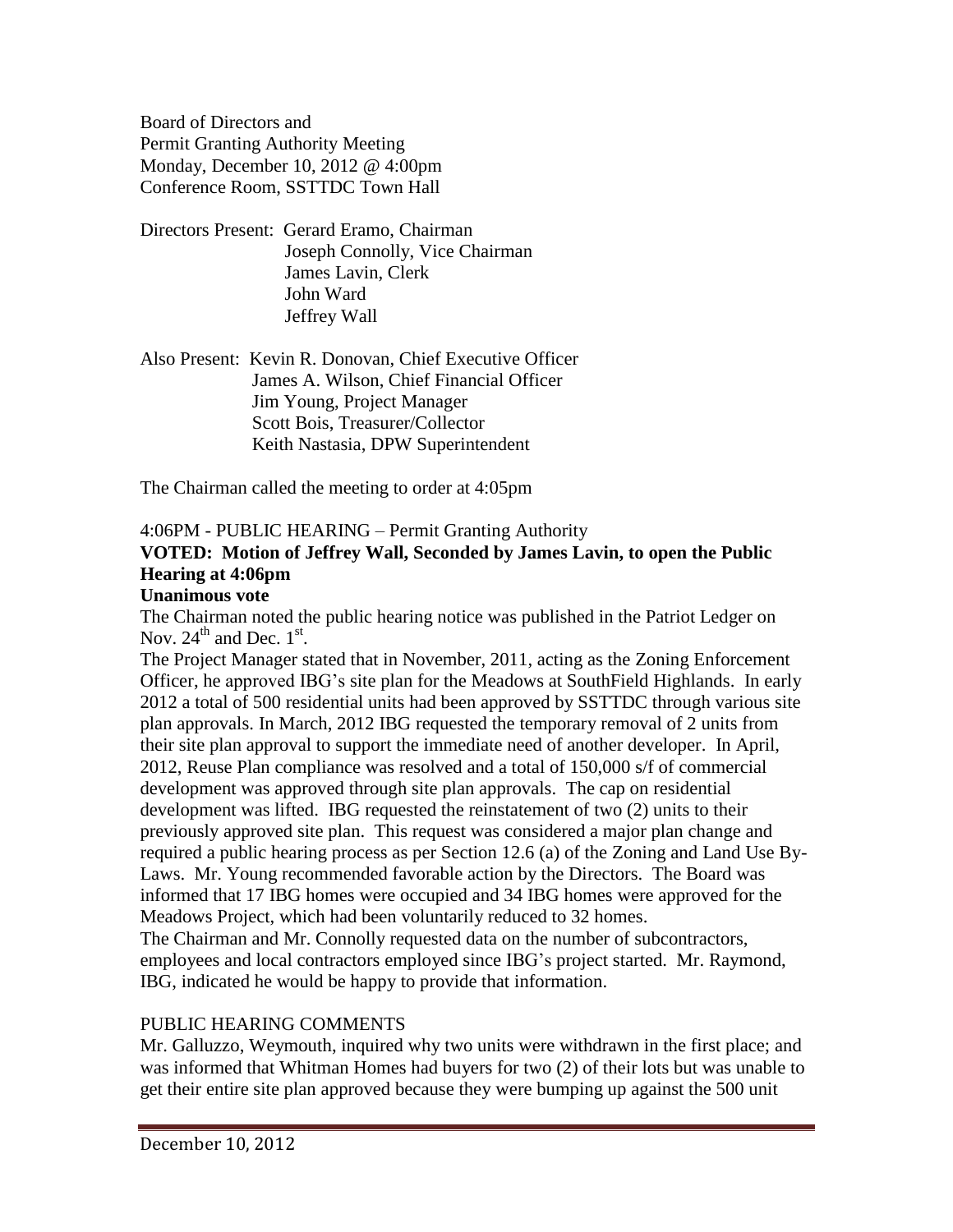limit by 2 units. IBG agreed to temporarily reduce their approved site plan by two units to allow Whitman Homes to move forward on their full site plan for Parcel R3D.

Ms. Parsons, Rockland, was informed that the residential limit was lifted with the approval of a total of 150,000 s/f of commercial development by Tuckerstown, Corcoran, and Eventide. The CEO noted that the Phase 1 development plan still required the development of public amenities and 300,000 s/f of commercial development, and allowed up to 1,000 residential units.

# **VOTED: Motion of Joseph Connolly, seconded by James Lavin to close the Public Hearing at 4:17pm**

# **Unanimous vote**

Mr. Connolly indicated his reluctance to support the Board's vote without the data on the hiring practices of IBG. Mr. Lavin stated he supported the motion because IBG complied with the requirements of the Zoning and Land Use By-Laws and had the right to move forward on their approved site plan.

# Board Measure 12-070

**VOTED: Motion of James Lavin, seconded by John Ward, to approve, with conditions, the Application for Major Plan Change to Approved Site Plan submitted by IBG Highlands, LLC for parcels R2B, R2C and R2D, all conditions of the approval are as noted in the Board's decision 4-1 vote Connolly opposed**

# MassDOT Traffic Control Agreement

Mr. Young noted the Corporation received correspondence from MassDOT requesting the Board's approval and execution of an agreement on the section of the East West Parkway that was being constructed by MassDOT Highway Division, to assure that the ways within and adjacent to the project will be operated and maintained by SSTTDC as planned.

Mr. Lavin was informed that Phase 2 of the Parkway consisted of east end connectivity from the Weymouth Street intersection east to Rte. 3 as well as from the end of Shea Memorial Drive to Rte. 18. The Corporation was still seeking a financial source for Phase 2 construction. State level discussions have considered breaking Phase 2 into subphases.

Mr. Ryan, LNR, stated the east-side improvements were a State priority. On the west side, the bridge design over the railroad tracks may be reconsidered. Discussion ensued on potential traffic flow for an at-grade crossing, available funding sources, traffic counts and traffic modeling from present day to full buildout.

The Chairman was informed the Parkway from Weymouth Street to Shea Memorial Drive was due to open in June/July, based on the current MassDOT construction schedule.

# Board Measure 12-069

**VOTED: Motion of John Ward, seconded by James Lavin, that in accordance with 23 U.S.C. Sections 109(d) and 116, the Board of Directors execute a Traffic Control Agreement with the Massachusetts Department of Transportation – Highway**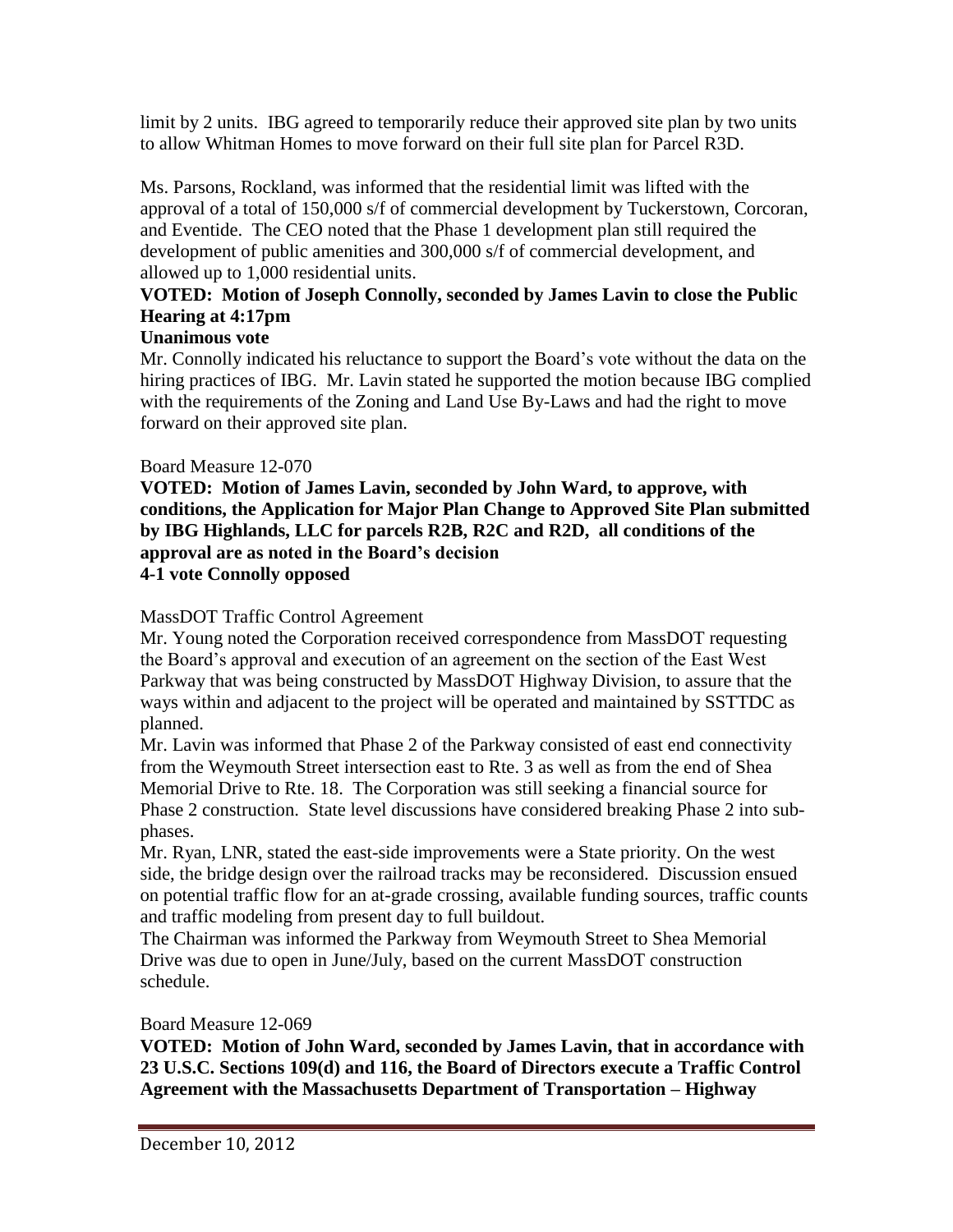#### **Division pertaining to the future operation and maintenance of that section of the East-West Parkway being constructed as Federal Aid Project Number STP-002S(138). Unanimous vote**

#### Financial Matters - Special Assessment Report

The Chief Financial Officer reviewed the Special Assessment Report dated November 9, 2012, issued by MUNICAP; plus the applicability of a Special Assessment. Mr. Wilson noted that the Special Assessment must be authorized and the claw-back deficit under the Parkway Bond Authorization must be paid prior to receiving tax rate approval from the Department of Revenue.

The Board of Assessors had previously reviewed and approved the Special Assessment Procedure and forwarded it to the Directors for implementation. Discussion ensued on pledged taxes, debt service, and terms of indenture on FOST 1 & 2 properties. Mr. Wilson then reviewed the table of pledged taxes on FOST  $1 \& 2$  properties, the payment due on Feb. 1, 2013 and the transfer of funds to the Stabilization Account. Discussions continued on property valuations and estimated pledged real estate taxes. The Board was informed that funds set aside and held by Wells Fargo, Trustee, in the amount of \$370K, were added into the calculation. Three semi-annual payments were due, two in FY13 and one in FY14 – to be raised and appropriated by SSTTDC, to be held and released by Wells Fargo. In order to comply with the indenture requirement for a FY14 partial payment, and with DOR statutes restricting payments to one fiscal year, \$407K will be pledged to Stabilization, to be transferred out in the new fiscal year, to make the first FY14 payment. Mr. Wilson noted next year's payment would be pledged from a portion of tax revenue and would be discussed during the FY14 Budget process. The Board was informed that Infrastructure Bond Debt and the Parkway Claw-Back were obligations that must be paid before all other expenses.

Mr. Ryan, LNR, provided an update on commercial development and the difficult marketing environment. He noted that potential retail users were waiting for the Parkway to be completed before committing to the SouthField location. He stated that recent newspaper articles had a chilling effect on development opportunities in this very high profile project.

The Board was informed that the SouthField residents on this particular Special Assessment would have no direct impact; the burden this year was only on commercial property. Concerns were raised on the residential impact if commercial development remained stalled. The CFO indicated the impact on residential lots with occupancy permits would be minor in FY14; the vast majority of pledged tax would be on commercial property. The Board agreed that the key to excess tax revenue was the speed of commercial development.

#### Board Measure 12-066

**VOTED: Motion of Jeffrey Wall, seconded by Joseph Connolly, that the Board of Directors approve the FY13 Annual Assessment Report and Amendment of the**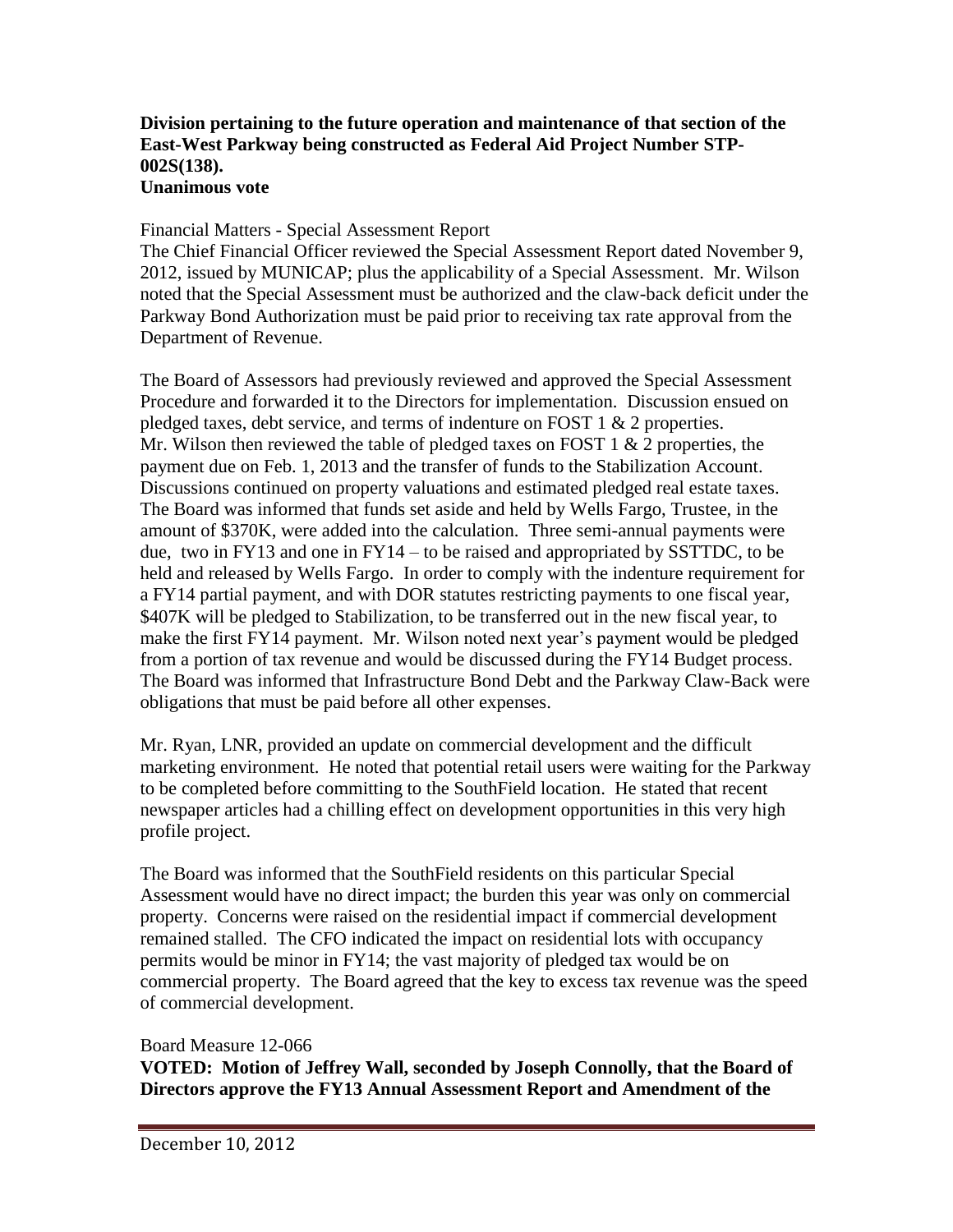### **Assessment Roll for the Collection of Assessments for FOST 1 & 2 as submitted to the Corporation by MUNICAP on November 9, 2012 and in accord with the approved bond authorization of April 27, 2010, measure 10-014 Unanimous vote**

### Reserve Fund Transfers

The CEO reviewed the Reserve Fund Transfer request for \$12,000, to print and mail updated informational pamphlets to the residents of the three Host Communities and SouthField.

### Board Measure 12-067

**VOTED: Motion of James Lavin, seconded by John Ward, that the Board of Directors transfer the sum of \$12,000 from the Reserve Fund (Program 132) to line item 11214416.531101 for the purpose of printing and mailing informational pamphlets that will provide an update to the citizens of the three communities as well as those who reside within SouthField. Unanimous vote**

The CEO reviewed the request for a salary increase for 7 employees (6 full time/1 part time), and the options available to the Board for a 1.5% COLA increase for staff (effective July 1, 2012 or Jan. 1, 2013). The Board received a salary summary (FY10– FY13), and market comparability to Devens in their agenda packets.

### Board Measure 12-068

**VOTED: Motion of John Ward, seconded by James Lavin, that the Board of Directors transfer the sum of \$9,195 from the Reserve Fund for FY13 for the purpose of funding the costs associated with the grant of a 1.5% salary increase for the staff effective July 1, 2012 – and – furthermore, that the CFO with the assent of the CEO is authorized to distribute said sum across the various salary line items to meet the intent of this measure**

## **Unanimous vote**

# FY12 Deficiency Payment/Stabilization Account

The CFO reviewed a written communication from him to the Board dated Dec. 10, 2012 explaining that it was the Corporation's obligation to provide for any Parkway Bond Deficiency that was certified by DOR. The Board was informed that the CFO disagreed with DOR's calculation and appealed the ruling. Mr. Wilson noted that DOR's new formula reduced the new state revenue calculation from 100% to 68% which resulted in lost sales tax generation on this project; and was a departure from the language and exhibits in the signed Memorandum of Agreement. Discussion ensued on the tax rate, claw-back provision and financial statements that all needed to be certified. DOR's formula change would make it very difficult to achieve sufficient net new state tax revenues in any year. If 100% of the revenues generated on the project this year were credited, the Corporation would have exceeded the debt payment, instead of expending it from the general fund. The Board agreed this issue needed to be resolved. The CFO also reviewed the potential for a large deficiency in FY2014 based upon FY13 construction.